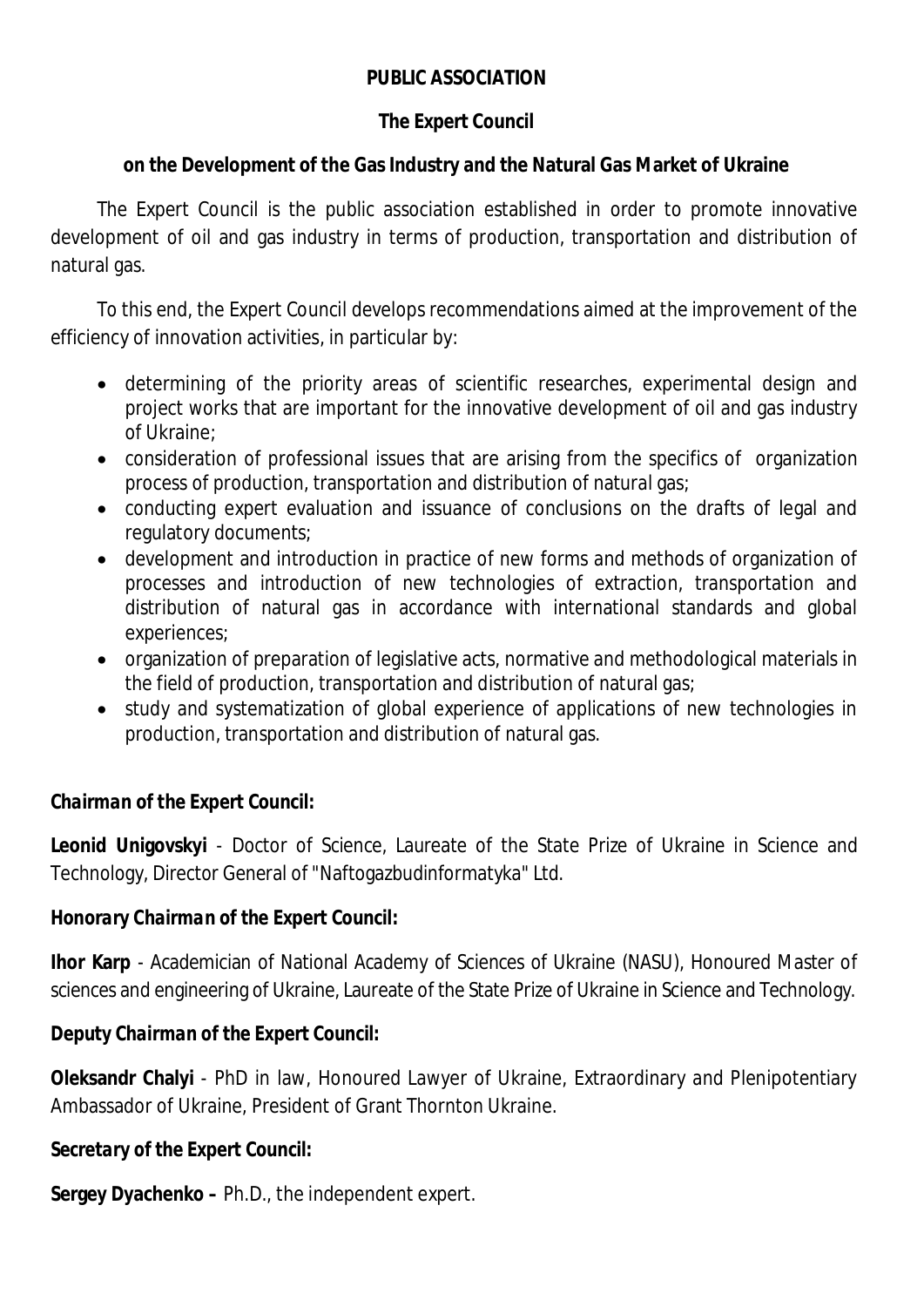**Members of Expert Council:** 

| Valery Mykhailovych Heyets            | Academician of NASU, Director of the Institute of<br>Economic Forecasting of NASU, Laureate of the<br>State Prize of Ukraine in Science and Technology                                                                                     |
|---------------------------------------|--------------------------------------------------------------------------------------------------------------------------------------------------------------------------------------------------------------------------------------------|
| Dmitry Oleksandrovych leger           | Corresponding Member of NASU, Chairman of OJSC<br>"Ukrnafta" (1998-2000), former Director of<br>"Naukanaftogaz" NJSC "Naftogaz of Ukraine",<br>Laureate of the State Prize of Ukraine in Science and<br>Technology                         |
| <b>Michael Grossmann</b>              | Director, Tumbleweed Partners (France)                                                                                                                                                                                                     |
| Olexandr Georgiyovych<br>Dombrovsky   | Ph.D., energy expert                                                                                                                                                                                                                       |
| Bohdan Oleksiyovych Klyuk             | Ph.D., Chairman of the Board of JSC "Ukrgasprom"<br>(1994-1999), Laureate of the State Prize of Ukraine<br>in Science and Technology                                                                                                       |
| Serhiy Ivanovych<br>Kuchuk - Yatsenko | Academician of NASU, Laureate of the State Prize of<br>Ukraine in Science and Technology, Deputy Director<br>of the Paton Electric Welding Institute                                                                                       |
| Yaroslav Semenovych<br>Marchuk        | Director of JSC Ukrtransgaz (1998-1999, 2006-2009),<br>Deputy board chairman of NJSC Naftogaz of Ukraine<br>$(2002 - 2003, 2009 - 2010)$                                                                                                   |
| Borys Serhiyovych Stohniy             | Academician-Secretary of the NASU Department of<br>Physical and Technical Problems of Power<br>Engineering, Honoured Master of sciences and<br>engineering of Ukraine, Laureate of the State Prize<br>of Ukraine in Science and Technology |

Today the Expert Council develops cooperation with the Ministry of Energy and Coal Industry of Ukraine, NJSC "Naftogaz of Ukraine", National Academy of Sciences of Ukraine, the Coordination Centre for Economic Reforms under the President of Ukraine, a number of domestic and foreign experts, analytical and scientific institutions.

The Expert Council holds public events such as press conferences, meetings, round tables and others as well as providing publications in the media in order to promote, explain and popularize the position of the Expert Council on the problems of natural gas market.